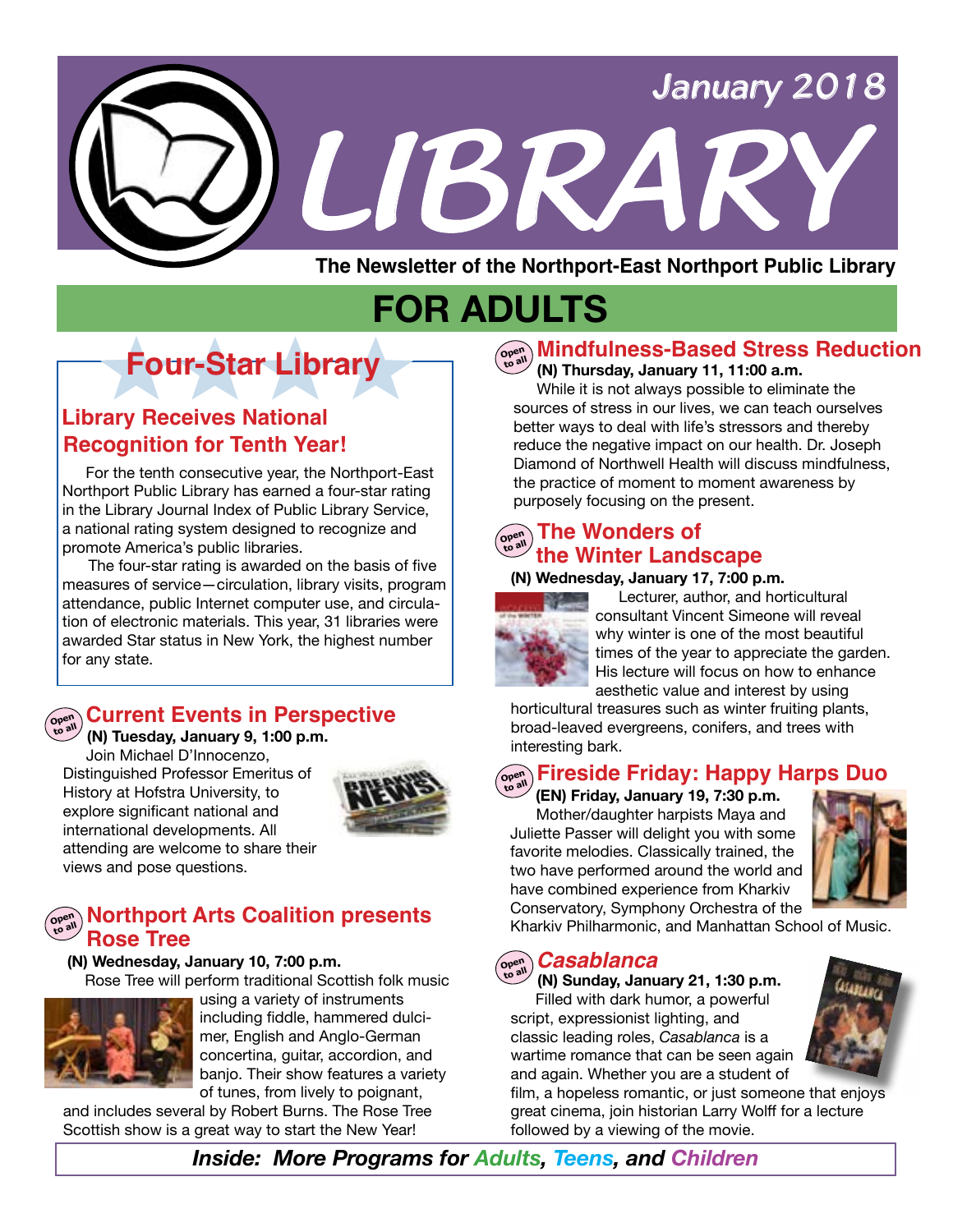# **FOR ADULTS**

## **Computer Classes**

# **FOR ADULTS**

 **(N) Tuesday, January 16, 7:00 p.m.**

Join Apple-certified trainer John Budacovich and learn how to navigate and organize your iPad and iPhone. In this class, explore new features and learn helpful tips and tricks, including the use of Siri. The iPhone 8, iPhone 8 Plus, and iPhone X will be discussed. Bring your device and your questions, or just come and listen.

 Learn the basics of this popular spreadsheet program, including creating, editing, and formatting worksheets, formulas, and much more. Prerequisite: basic Windows computer knowledge. Registration begins January 2. (NENC237)

#### **Open iCloud for iPad & iPhone**

## **Open to all Mastering Your iPad & iPhone**

### **(EN) Tuesday, February 6, 7:00 p.m.**

## **Introduction to Microsoft Excel Hands On**

 **(EN) Monday, January 8, 7:00 p.m.** 

iCloud stores your photos, videos, documents, music, apps, and more. Learn how to save, share, sync, and access your files and pictures on your iPad, iPhone, and computer using iCloud. Bring your iPad or iPhone, or just come and listen. Prerequisite: basic knowledge of your iPad or iPhone.

## **Chinese Cooking Demonstration**

#### **Open to all Latinology**

 **(N) Sunday, January 28, 2:00 p.m.**



 Latinology pays tribute to the legends of Afro-Cuban jazz and salsa with creative arrangements of pop, soul, R&B, and jazz songs infused with salsa, merengue, bachata, cha-cha, and bolero rhythms. All

Fee: \$20 for AARP members (\$25 for nonmembers) payable to AARP by check or money order only at registration.

ages are welcome to come and enjoy this dynamic six-member music ensemble as they present their own irresistible blend of sophistication and fire.

### **(N) Tuesday, February 6, 6:00 p.m.**

#### **Open to all Blood Pressure Check**

 Celebrate the Chinese New Year with chef and author Penn Hongthong. On the menu will be several simple and healthy Chinese dishes: vegetable fried rice, shrimp with vegetables, and chow fun with beef. A nonrefundable \$5 materials fee is due at the time of registration. Registration begins January 16. (NENA709)

# 1040 **Free State and Federal**

### **(N) Tuesday, January 23, 7:00 p.m.**

 The Broad is a new contemporary art museum built by philanthropists Eli and Edythe Broad in downtown Los Angeles. The museum is home to nearly 2,000 works, and is among the most prominent holdings of postwar and contemporary art by artists such as Jean-Michel Basquiat, Cy Twombly, Cindy Sherman, and Chuck Close, plus an ever-growing representation of younger artists. Thomas Germano will present a visual lecture featuring highlights from the collection.

# **Defensive Driving**

## **AARP Smart Driver Course**

**(EN) Tuesday, January 16, &**

 **Wednesday, January 17, 7:00-10:00 p.m.** Applications are currently available in both library buildings.

## **Hands On Intermediate Microsoft Excel**

Fee: \$36

#### **(EN) Saturday, February 10, 9:30 a.m.-4:00 p.m.**

Registration begins January 27 at the East Northport Library only. (NENA711) Fee: \$20 for AARP members (\$25 for nonmembers) payable to AARP by check or money order only at registration.

## **(N) Tuesdays, January 16 & 23, 1:00-4:00 p.m.**

Registration is currently underway at the Northport Library only. (NENA704)

 **Wednesday, January 3, (N) 9:30-10:30 a.m.**



#### **Open Cinema at the Library**

#### **(EN) 11:00 a.m.-12:00 p.m.**  A nurse from Visiting Nurse Service is available to provide a free blood pressure check.

**(N) Tuesday, January 16, 9:30, 10:00, 10:30, or 11:00 a.m.** (NENA713) **(EN) Wednesday, January 24,**

 **10:00, 10:30, 11:00, or 11:30 a.m.** (NENA712) A volunteer from the Health Insurance Information, Counseling, and Assistance Program (HIICAP) will answer questions, one-on-one, about Medicare and supplementary insurance by appointment. Registration begins January 2.

 Please bring your current tax records and copies of your last filed federal and state tax returns. If filing jointly, both must be present and bring a photo ID and a Social Security Card or another form of Social Security verification. To expedite the preparation process, please pick up an **Intake/Interview Form (#13614-C)** at the Reference Desk prior to your appointment. (AARP Tax-Aide volunteers cannot prepare returns that include rental property, military income, alternative minimum tax, or those with many stock transactions.)

## **Medicare Counseling**

#### **Registration for all February appointments begins January 16.**

**(EN) Thursdays, February 8, 15, 22, 9:00, 10:00, 11:00 a.m., or 12:00 p.m.** (NENA705) **(N) Fridays, February 9, 16, 23, 9:00, 10:00, 11:00 a.m., or 12:00 p.m.** (NENA706)



#### **(N) Monday, January 29, 2:00 p.m.**

 Join lecturer Marc Courtade as he discusses the life and career of Gene Kelly, a dominant force in Hollywood from the mid 1940s through the late 1950s. His many innovations transformed the musical film, and he is credited with almost single-handedly making the ballet form commercially acceptable to audiences. This talk will feature many film clips that show the genius of Gene Kelly.

## **Hoop Dancing**

I

#### **(N) Saturdays, February 10 & 17, 11:00 a.m.**

Try something new in this two-part series designed to introduce you to hoop dancing, a rhythmic freeflowing art form and a fun new way to exercise. Certified hoop dance instructor Jami Goleski brings custom hoops and will guide you in the basic techniques needed for this creative activity. Registration begins January 20. (NENA710)

## **(N) Tuesdays, February 13 & 20, 7:00-10:00 p.m.**

Applications are available in both library buildings beginning January 30. Fee: \$36

**To find out if the Library is closed due to inclement weather: (N) 631-261-6930 (EN) 631-261-2313** Call either Library building for a recorded message: or

> Check the Library website: **www.nenpl.org**



#### **(N) Wednesday, January 24, 7:00 p.m.**

 Learn more about this popular spreadsheet program including functions, working with ranges, macros, charting, and much more. Prerequisite: Introduction to Microsoft Excel or equivalent. Registration begins January 10. (NENC238)

## **SCORE Small Business Workshops**

 Are you an entrepreneur seeking help with the formation, growth, and success of your business? A representative from SCORE (Service Corps of Retired Executives) will discuss strategies you can implement to establish and grow your business. You may attend one or multiple sessions, however please register for each session separately. Registration begins January 8. **(EN) Monday, February 5, 7:00 p.m. Starting Your Own Business Plan** (NENR131) **(EN) Monday, February 12, 7:00 p.m. How to Write a Business Plan** (NENR132) **(EN) Monday, February 26, 7:00 p.m. Marketing Your Business** (NENR133) **(EN) Monday, March 5, 7:00 p.m. Social Media Marketing for Your Business** (NENR134) **(EN) Monday, March 12, 7:00 p.m. The Power of Successful Email Marketing** (NENR135)

## **Open to all Gene Kelly: Actor, Dancer & Director**

 **(N) Wednesday, January 31, 6:30 p.m.** Join Cinema Arts Centre co-director Dylan Skolnick to discuss *Victoria & Abdul.* Queen Victoria strikes up an unlikely friendship with a young Indian clerk named Abdul Karim. Rated PG-13. 112 minutes.

## **Canasta Party**

#### **(N) Tuesday, January 30, 1:00 p.m.**

 Jacqui Palatnik will be hosting a Canasta Party, complete with prizes. During the event there will be contests in different categories and all players are welcome (some knowledge of the game is necessary). Meet new friends and have fun! Registration begins January 9. (NENA708)



**Income Tax Preparation** AARP Tax-Aide is a free tax counseling and preparation service helping low and middle-income taxpayers, with special attention to those ages 60 and older. This service is administered by the AARP Foundation in cooperation with the IRS. Electronic filing (e-Filing) is included.

## **Hummus**

#### **(N) Monday, January 22, 11:00 a.m.**

 Learn how to make this popular vegan and naturally gluten-free appetizer. The class will include a lecture and demonstration of how to make this protein-packed dip, including variations using natural flavorings. Patrons will make their own hummus to take home and enjoy. Registration begins January 5. (NENA707)

## $\left(\begin{smallmatrix} \mathsf{open}\ \mathsf{open}\ \end{smallmatrix}\right)$  The Broad Museum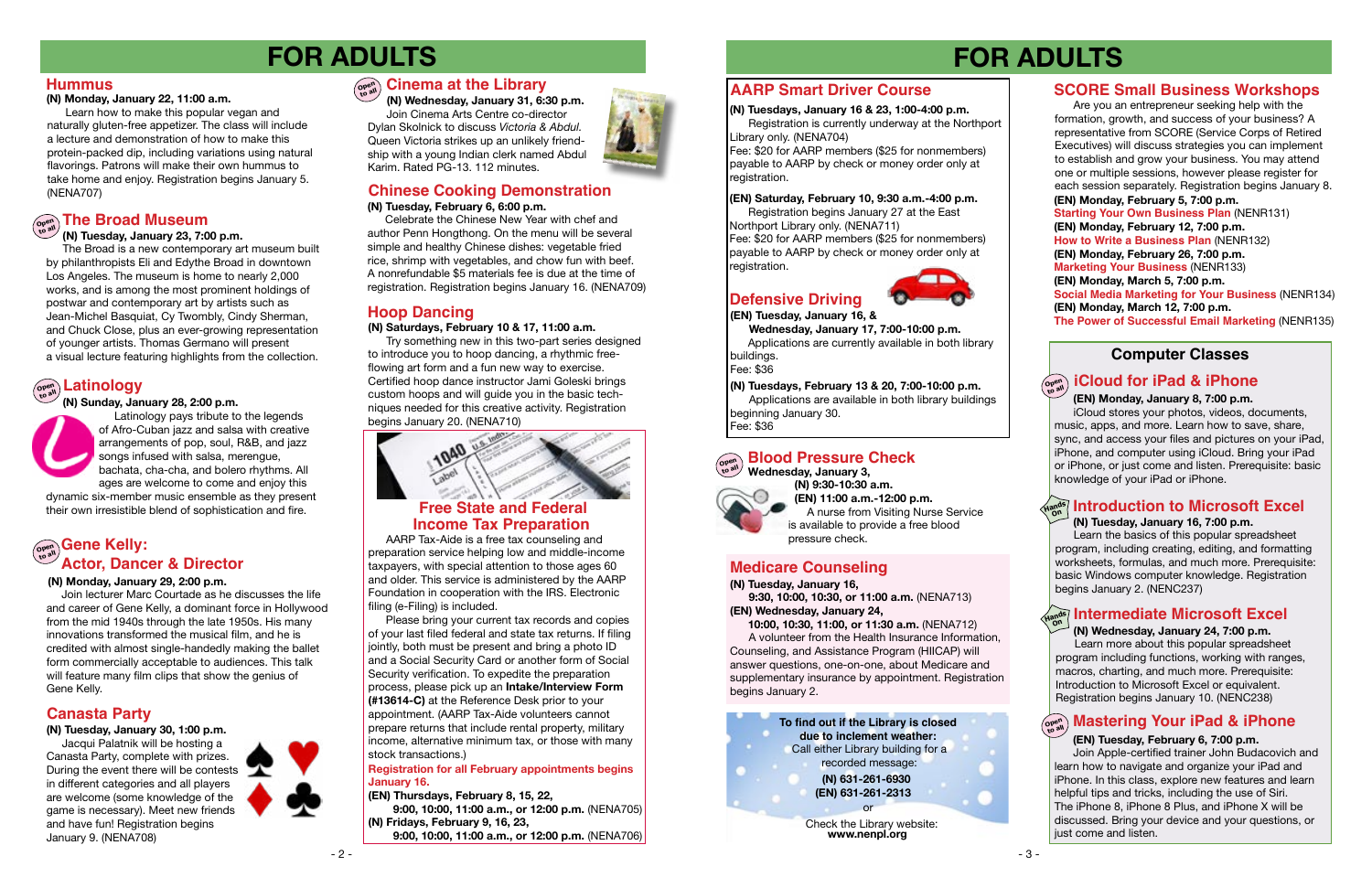# **FOR TEENS**

## **Registration for the following Teen Programs and Volunteer Opportunities begins January 3.**

**(N) Friday, January 26, 7:00-8:30 p.m.** Come join our new monthly Friday night teen program where we try different snacks and drinks from around the world! This month we will explore the culinary treats of Poland!

(NENY220)

## **Snack Around the World: Poland**





### *Dunkirk*



**Fridays, (N) January 19 and (EN) January 26, 2:00 p.m.**

takes an unexpected turn when she allows! three young men to move in with her. Rated PG-13. 98 minutes.

Allied soldiers from Belgium, the British Empire, and France are surrounded by the German Army and evacuated during a fierce battle in World War II. Rated PG-13. 106 minutes.

## **Friday Movies**



#### *Home Again* **Fridays, (N) January 5 and**

**(EN) January 12, 2:00 p.m.**  Life for a single mom in Los Angeles

*Closed captioning will be displayed.*

# **FOR ADULTS**

#### **Open Literacy in Action**

**(N) Thursday, January 4, 7:00 p.m.** Our nonfiction group will discuss *Five Chiefs: A Supreme Court Memoir* by John Paul Stevens.



**(N) Monday, January 29, 7:00 p.m.** The group will discuss *Behold the Dreamers* by Imbolo Mbue.

## $\left(\begin{smallmatrix} \mathbf{open}\\ \mathbf{open}\end{smallmatrix}\right)$  **Poetry Readers**

## **Truth Be Told Truth Be Told**

**(N) Thursday, January 11, 2:00 p.m.** The group will discuss *The Last Days of Night* by Graham Moore.

*Copies of the discussion books are available at the Northport Library Circulation Desk.* 

## **Novel Ideas**

## **Page Turners**

#### **(N) Thursday, January 18, 7:00-8:30 p.m.**

 Join us as we make no-sew blankets for Project Linus. Project Linus provides new, handmade, washable blankets to be given as gifts to children who are seriously ill. (NENY225)

**(N) Thursday, January 18, 6:45-8:00 p.m.** Earn volunteer credit as you help children learn how to play chess. A basic knowledge of the game

## **Teen Advisory Board: Project Linus**



## **Chess Club Volunteers**

**English Language Learning**

## **(EN) Monday, February 5, 2:00 p.m.**

 Are you a Literacy Suffolk Volunteer? Connect with other volunteers who provide literacy services in our community to share techniques and practices that can help your literacy student succeed. Learn about new materials added to the Library's Adult Learners collection as well as useful electronic databases and free online resources available to basic literacy and English language learners.

**Reconnect with timeless cultural stories passed** down from one generation to another. Meet with your neighbors to share and discuss the similarities and differences of the stories you were told while growing up. Open to all, including English language learners. A different folktale will be selected for discussion each month. Registration is preferred, but drop-ins are welcome. Registration begins January 4. (NENR137)

*Open to teens 13 years and older*

*Please choose one date and one 20-minute session* **(N) Wednesday, January 10,**

 **5:30, 6:00, 6:30, or 7:00 p.m.** (NENY215) **(N) Wednesday, January 24,**

**Friends** of the orthport-East Northport Library (EN) Wednesday, Jan. 17, 5:00 p.m. New members welcome!



 **5:30, 6:00, 6:30, or 7:00 p.m.** (NENY216)



Come experience PlayStation virtual reality and try the stunningly beautiful Eagle Flight game that features a first person perspective of an eagle flying

over Paris!

## **Intro to Virtual Reality: Eagle Flight**

### **(N) Friday, January 12, 7:00-8:30 p.m.**

 Join your friends in this Play Station 4 2v2 Rocket League Competition. Prizes will be awarded to the top four players. (NENY217)

## **Rocket League Competition**

 **(EN) Wednesday, February 28, 10:00 a.m.-4:00 p.m.** Meet with a legal counselor from the office of Literacy Nassau to help file your application for naturalization. Counselors will also be available to provide referrals for green card renewals, family petitions, and to answer any questions you have about your path to becoming a United States citizen. To schedule an appointment, please call Literacy Nassau at (516) 867-3580 ext. 15, or email ccabrera@literacynassau.org.

*You may volunteer for Chess Buddies and Chess Club*

#### **(N) Saturday, January 20, 2:00-4:00 p.m.**

 Get ready to revisit the gaming golden era in this fast-paced, retro-gaming competition where we will play games from the 8-bit and 16-bit era. Top players will win retro-inspired prizes! (NENY219)

## **Retro Gaming**

**Teen Volunteer Opportunities** *Open to students in grades 7-12.*

## **Spanish with MANGO Conversation**

**(EN) Tuesdays, January 16, 30, February 13, 27, March 13, 27, 7:00 p.m.** 

Meet new friends and practice your English language conversation skills in a relaxed and friendly environment. Registration is preferred, but drop-ins are welcome. Registration begins January 2. (NENR136)

## **Let's Talk: English Conversation**

### **(EN) Wednesday, January 24, 2:00 p.m.**

## **Citizenship Drive with Literacy Nassau**



## **Folktales for Today**

**(EN) Thursdays, February 1, 8, 15,**

 **March 1, 8, 15, 22, 29, 7:00 p.m. Practice and develop your English reading, writing,** speaking, and listening skills in this series of classes. Registration begins January 11. (NENR138)

## **ESL for Adults**

### **(EN) Tuesdays, February 6, 13, 27,**



**March 6, 13, 20, 2:30 p.m.** Learn basic Spanish conversation skills by using the popular MANGO online language learning software that the Library subscribes to. These six meetings will get you on your way then continue learning on your own. Each meeting will focus on

a chapter. Registration begins January 16. (NENR139)

*Open to students in grades 8-12* **(N) Friday, January 19, 7:30-8:45 p.m.**

 Do you love to write? Join fellow writers to discuss your ideas and get feedback on your work. New members are welcome. (NENY218)

## **Teen Writers Workshop**

**(N) Wednesday, January 31, 7:00-8:00 p.m.** Our philosophy club is a great opportunity for teens to delve into life's big questions in an enthusiastic atmosphere of free thinking, energetic exchange, and unique perspectives. Food for thought (refreshments) will be served. (NENY221)

## **Socrates Café**

**(EN) Thursday, January 11, 3:45-5:00 p.m.** Volunteers will assist children in grades 1-5 with LEGO projects. (NENY222)

## **LEGO Volunteers**



#### **(N) Friday, January 12, 3:45-5:00 p.m.**

 Assist young children as they learn to play chess. A basic knowledge of the game is required. (NENY223)

## **Chess Buddies**

#### *Students in grades 10-12*

**(N) Thursdays, January 25, February 1, 8, and 15, 6:15-8:45 p.m.** 

#### **Registration begins January 9.**

*(March 8 will be held as a makeup day if a class needs to be cancelled due to inclement weather)*

Students can prepare for the SAT exams with teachers Barbara White and Jay Berger. A non-refundable check for \$114 payable to the Northport-East Northport Public Library must be paid within 3 days of registration. Payment includes the workbook for the SAT exam. **Your class placement is not complete until payment is received.** (NENY227)

## **SAT Preparation Workshop**

 **(EN) Thursdays, January 11, 18, 25, 2:30 p.m.** Brighten up your winter by sharing poetry, both classic and modern, with the Poetry Readers.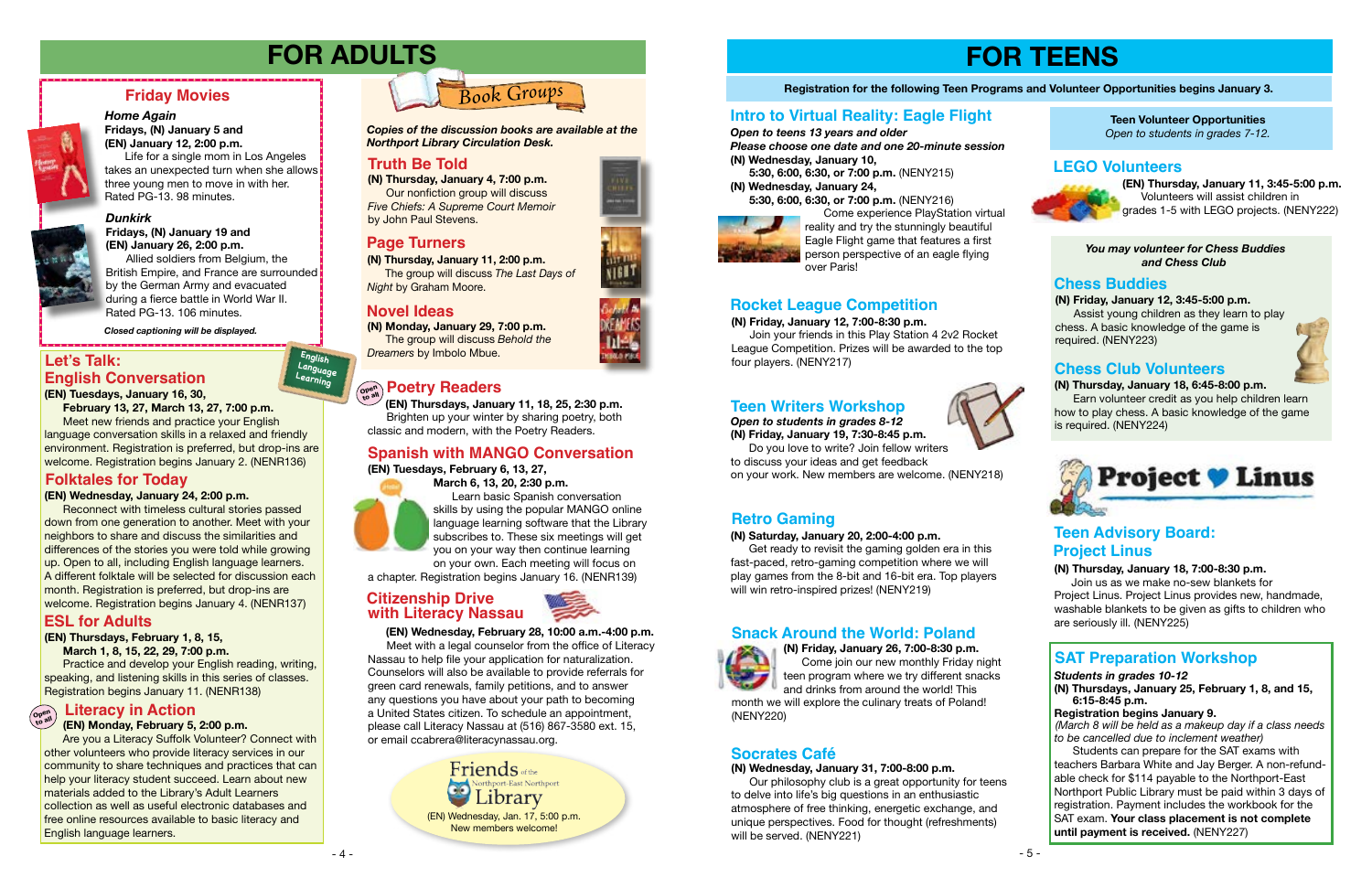



# **FOR CHILDREN**

# **FOR CHILDREN**

## **drop in Newbery Club: Mock Election**

 **(N) Tuesday, January 30, 7:00 p.m.** *Children in grades 4 and up*

Members of the Newbery Club have been busy reading books published in 2017. Join us for our 12th Annual Mock Newbery Election. The ballot of books



under consideration is available on the Newbery Club web page at www.nenpl.org. Come to the election prepared to defend your favorite books or just to hear about great new books. (75 min.)

Use the Library's LEGOs to build your own creation that will go on display in the Children's Room. (45 min.)

**in (N) Wednesday, January 10, 3:00 p.m.** *Children 4 years and up; adults and*

## **drop Air-Crafts**

*Stop by the Library and pick up the January bookmark by Aidan Giangiulio. A reading list compiled by Children's Librarians is on the back.*



## **The Bookmark Spot**

*Children in grades 1-5*

*siblings welcome* 

Visit our "Lift off at the Library" airport play space anytime between 3:00-4:30 p.m. for a special craft opportunity, and let your creativity take flight! (90 min.)

## $\frac{1}{\alpha_0 \alpha_0^2}$  Anything Goes LEGOs

 **(EN) Thursday, January 11, 4:00 p.m. in**



## **Paws to Read**

**(N) Friday, January 19, 6:30, 6:45, 7:00, or 7:15 p.m.**

*Children in grades 1-5* Hot diggity dog! Fetch a good book and sign up for a 15-minute reading session with a certified therapy dog. Registration begins January 4. (NENJ353)

**Enjoy rhymes and songs with your young child in** this program focusing on nursery rhymes. (30 min.) (NENJ339)

**(N) Tuesdays, January 16, 23, 30, 10:00 a.m.** 

*Children 2-5 years with adult; siblings welcome* You and your child will enjoy fun and educational activities designed to encourage early reading, math, and social readiness skills, and also create a craft. (60 min.) (NENJ337)

## **Sing and Play**

#### **(EN) Mondays, January 22, 29, February 5,**

**10:00 a.m.** (NENJ340) **or 11:00 a.m.** (NENJ341) *Children 1-3 years with adult; siblings welcome*

 Sing songs and rhymes while using scarves, bells, balls, and hoops that engage children in musical and physical activity to reinforce early literacy skills and foster a love of language. (30 min.)

### **Programs for families**

**Registration for the following Road to Reading series programs begins January 4. (***One series program per child please***)** 

## **Time for Tots**

#### **(EN) Tuesdays, January 23, 30, February 6, 13, 1:00 p.m.**

*Children 4-5 years; independent*

## **Independent program Preschool Storytime**

Children listen to stories, sing songs and rhymes that increase vocabulary and letter knowledge, and participate in hands-on activities. (40 min.) (NENJ342)

### **Mother Goose Rhyme Time**

#### **(N) Thursdays, January 18, 25, February 1, 10:00 a.m.**

*Children birth-23 months with adult; no siblings*

*Children 2-7 years with adult; siblings welcome* This family band's original music brings adults and

#### **Program for children and accompanying adult; no siblings please**

## **(EN) Wednesdays, January 17, 24, 31,**

Kids will enjoy playing active games while learning soccer skills. All levels of athletic ability are welcome. (60 min.) Registration begins January 20. (NENJ355)

**(EN) Thursday, February 22, 7:30 p.m.** *Children in grades 4 and up with adult* Parents and their children will take

**February 7, 14, 10:00 a.m.**

*Children birth-3 years with mother; siblings welcome* This is a weekly discussion for moms and their

children. Led by a trained facilitator, this program introduces various topics and activities that celebrate and explore motherhood while your children play with toys beside you. (90 min.) Due to the unique nature of this program we will not be able to accommodate drop-ins. Registration begins January 4. (NENJ338)

## **Moms' Group**

## **(N) Friday, January 5, 10:00 a.m.**

*Children 1-4 years with adult; siblings welcome* Playing with blocks helps children develop prob-



lem-solving skills, sharpens creativity and cooperation, and lets their imaginations run wild. Come have fun constructing with our unique variety of building materials. (45 min.)

## **drop in Block Play**

*Children 3-6 years with adult; siblings welcome* Participate with your child in a storytime followed

#### **Sensory Fun drop**

 **(N) Tuesday, January 9, 10:00 a.m. in**

by a hands-on experience designed to stimulate the senses. (45 min.)

 **(EN) Tuesday, January 9, 7:00 p.m.**

# **PJ Storytime drop in**

*Children birth-5 years with adult; siblings welcome* Get your body moving in this evening family storytime. Enjoy action rhymes and songs as well as stories! (30 min.)

## **Chess Club**

**(N) Thursday, January 18, 7:00 p.m.** *Children in grades 3-6*

 Learn new strategies to improve your game while playing matches with other children and teen volunteers. All skill levels are welcome, but a basic knowledge of the game is required. (45 min.)

## **Introduction to Chess**

**(N) Friday, January 12, 4:00 p.m.** *Children in grades 1-5*

 Kids will learn the basics of this challenging game which helps to expand self-confidence and sharpens their ability to focus. (45 min.)



#### **(N) Wednesdays, January 17, 24, 31, February 7, 4:00 p.m.**

## *Children in grades K-2*

A creative hands-on activity enhances this storytime that introduces school-age children to a wide variety of literature including fantasy, humor, and folklore. (45 min.) Registration begins January 4. (NENJ349)

## **Story Parade**

 **(N & EN) Fridays, January 19, 26, 10:00 a.m.**

*Children birth-5 years with adult*; *siblings welcome*  Stop by for this drop-in storytime. We will read stories, sing songs, share rhymes and fingerplays, and have fun in this interactive program for families. (30 min.)

## **drop in Books a Poppin'**

### **(N) Saturday, January 20, 10:00 a.m.**

children together through interactive musical games and puppets. (45 min.) Registration begins January 4. (NENJ354)



## **(N) Saturday, February 3, 11:00 a.m.**

*Children in grades K-2*

## **Soccer Saturday**

part in a discussion of *Half a Chance* by

Newbery Honor-winning author Cynthia Lord. When Nate and Lucy spend the summer taking photos for a contest, they discover that sometimes pictures reveal more than people are willing to see. Registration begins January 18. After you register, please pick up a copy of the book in the Children's Room to add to your personal library. (NENJ356)

## **Open for Discussion:** *Half a Chance*

## **Desig n a Bookmark Contest:**

 Children in grades K-5 are invited to submit their original designs for our Annual Design a Bookmark Contest. Entry guidelines and forms are available in the Children's Room. Twelve winning designs will be selected to decorate monthly bookmarks for the upcoming year. The deadline for entries is February 5. Winners will be announced in the April newsletter.

All participants are invited to a reception on Thursday, March 22 at 7:00 p.m. to celebrate their creativity and enjoy a drawing workshop with a visiting art teacher.



### **January 2 - February 5**